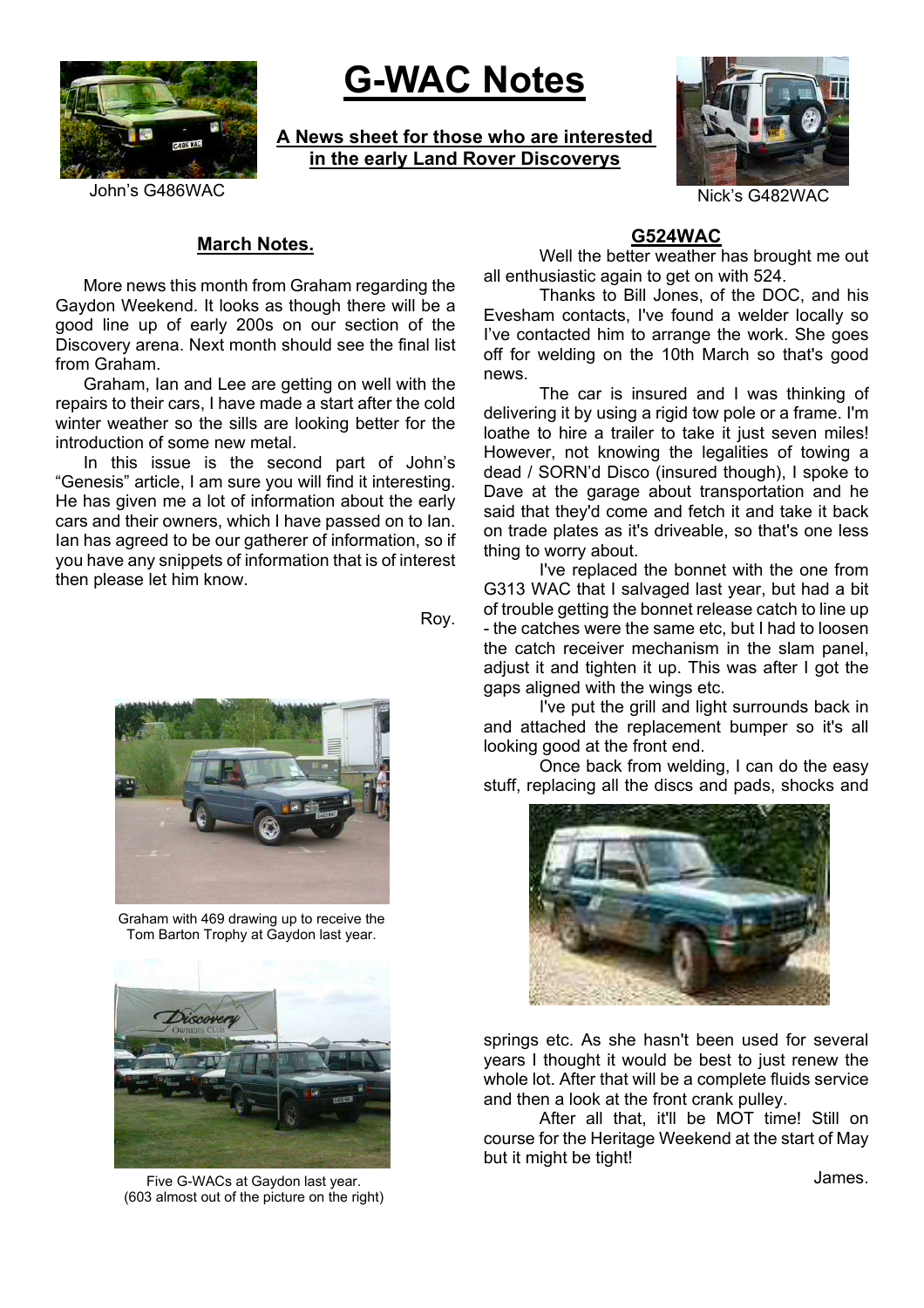# **The Heritage Run. Gaydon. 3rd – 4th May 2008.**

#### **G603WAC**

The stand space requires ten cars so there is still some room. Just confirmed is Janet Smarts G226EAC left hooker 5 door V8.

Having talked about us all getting together for over a year now I am hoping to have the largest gathering of G-WACs and a few other good 200s together in one place possibly since the 1989 launch.

It has now gone out to the non-DOC G-WACs as well. I don't think you will know about the road run until after Easter but I gather the stand display needs to be confirmed before! As I think I have said before, I was a bit disappointed with the road run and the final arrival parking offered.

I will keep you all posted of the cars added as people confirm their interest. I will have to give preference to folks wanting 2 days on the display and see what we are left with space wise.

#### Confirmed now are;

| Me      | G469WAC (G510 on standby) |
|---------|---------------------------|
| Roy     | <b>G465WAC</b>            |
| James   | G524WAC                   |
| Janet   | G226EAC                   |
| Paul    | <b>G488WAC</b>            |
| Lee     | G603WAC                   |
| John    | G486WAC (possible)        |
| Jeffery | G410WAC (possible)        |
|         |                           |

Still looking for a couple more nice clean original 200s for the two days at Gaydon. Any one got a nice clean 5 door 200 with no mods who would like to show it at Gaydon??

#### **Show Dates for 2008.**

For those of you who like to visit the Land Rover shows and display your cars on the Discovery Owners Club stand, here are some show dates.

| $10^{th} - 11^{th}$ May                              |                                             | LRO. Spring Adventure Driffield |
|------------------------------------------------------|---------------------------------------------|---------------------------------|
| $7^{th} - 8^{th}$ June.                              | LRW Show.                                   | Eastnor Castle.                 |
| $18^{th} - 20^{th}$ July                             | <b>LRM Show</b>                             | Billing.                        |
| $13^{\text{th}} - 14^{\text{th}}$ September LRO Show |                                             | Peterborough                    |
|                                                      | 5 <sup>th</sup> October London/Brighton Run | <b>Brighton</b>                 |

With children 1 and 2 at school, and mother and baby being amused by my visiting sister-inlaw, I cashed in a few of my recently acquired brownie points and managed to have a look at the Disco for a couple of hours.

There was no obvious clutch fluid leak, but grime may be the reason for that, so I thought "in for a penny" and removed the slave and master cylinders.The fluid that came out of them was literally black, and contaminated with some form of debris.

As they're not overly expensive I decided to get new of each, and then refill / bleed the system with new fluid. I've got the new master cylinder but won't get the slave cylinder until later because it is out of stock, so that job is on hold.

Instead, I've started to fit original specification



Graham. springs. The set that I have were bought new by my brother, and only fitted for a short time, so after a quick dust off they were ready to fit. The shocks were all new at the time the +1" HD springs were fitted.

> The last corner of the springs is complete so once the clutch problem is sorted, I can take her out for a drive again. I can't wait to see how much differently she drives with the correct springs on.

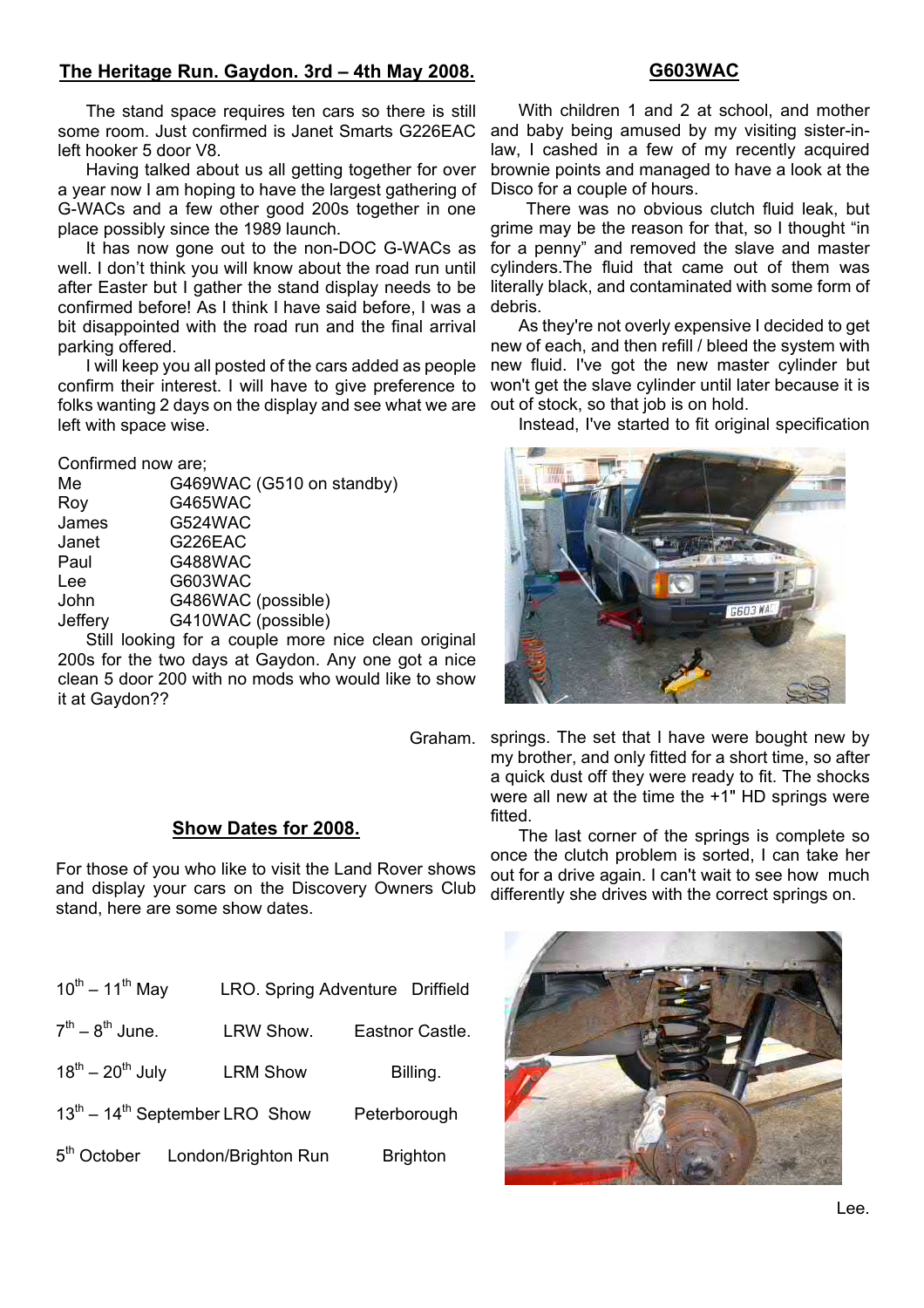#### G486WAC and the genesis of the Discovery Owners Club. **John Capewell**

working away from home, and after a few niggling teething problems, it settled into the new routine – what a life this car must have had, 10 owners in as many years, but could we improve the average?

It was soon 1999 and it dawned on me that it was going to be 10 years since the launch of Discovery. I started asking around all my usual contacts to see if this anniversary was going to be recognised in some way and drew a blank on all fronts.

 In a moment of madness and in the middle of relocating, I decided that something should be done, so a plot was hatched, with the late Chris Savidge, to was taking place over the August bank holiday weekend as part of the Town and Country Festival at Stoneleigh. We would call it A Decade of Discovery. But where do you start when there is no owners club?

Well I managed to get the Dunsfold Collection interested and they came with (at their own expense) their prototype and a cut-away that proved popular over the weekend. I managed to get the prototype



on bail, Centre, costs.

prototype was tracked down

through Geof Miller, it was in the possession of Bill Morris (ex-Land Rover Engineering Director) who also brought G603WAC which, we were assured, was the first Discovery to be issued as a company car by Land Rover in January 1990. Land Rover Monthly magazine sponsored a birthday cake (Discovery shaped of course) and Mike Gould from such things. Land Rovers PR department pitched up to say a few words and cut the cake.

The whole display was then padded out with a Camel Trophy Discovery, G526WAC, which was a very much-photographed G-WAC, having been road tested by many magazines in late 1989 early 1990. There were also a few others on the stand, which included a new Series II. Some display boards were made to attach a copy of the history of each car, and a board displayed the "Decade of Discovery" notes.

Across the weekend I got chatting with the Range Rover Register committee as we had lots of people coming to our little corner of the show ground and asking, 'Is this the Discovery Owners Club?' To which we could only reply 'no it isn't'. Club Discovery had been set up by Warwick Banks, of handling upgrade kit fame, and seemed to have died a death.

Warwick Banks was based out of Bourne in the county of Lincolnshire, and was making money by and the rest as they say is history.

Having bought 486 for my wife to use whilst I was offering handling upgrade kits (anti-roll bars) for the then current spec Range Rover, before they became factory fit – I suspect he did other things as well – but this was what he was known for. He obviously saw the new Discovery as potentially a very much larger market and went for it. Basically he started Club Discovery, which meant that if you joined, you could get a discount off his "stuff" of more than the cost of membership. It sounded fine in theory but I don't think that it was too successful in practice and it was all but dead by 1999. (I can't find much on the web about him or it)

build a 'line up' type event into the All Rover Rally that shortly after the launch, Land Rover had asked them As a member of the RRR it is my recollection that if they would take Discovery under their wing (am I right does anyone know?). Anyway the subject was discussed again in the ARC hospitality unit and there were two suggestions, write formally to the RRR with a proposal for a Discovery section within the RRR or, a suggestion from Chris Elliott's wife Shirley, if there isn't a DOC then maybe I should start one!

> Jay 5 released was a lot of pent up interest in Discovery because the The Heritage beginning to attract more 'enthusiast' owners. So LRO magazine RRR, (numbers = subscriptions) something that is kindly covering always a key issue for those running any club, and all the transport this could be had for little extra cost. The letter went into RRR explaining that there from vehicle had reached is tenth birthday and was now with there was a potential doubling of membership for the

The final particular gift horse in the mouth, and neither could I couldn't believe that RRR decided to look this their Club Secretary, Mike Duncalf. Mike approached me to say that if I were up for starting a Discovery Owners Club, he would resign from his post in RRR and come and help me to make it happen.

> It is almost certain that the DOC would not have been started then, and certainly not by me, without Mike, as he was an organisational stalwart with masses of experience and knowledge about doing



Following some tentative notes in LRO and LRM magazines we ended up with the four of us. Mike Duncalf, Andy Smith (along with his numerically able partner Ros Palmer) Steve Goodfellow and me. Steve looked after getting Discourse off the ground. So DOC was born one afternoon, I think, in April 2000 in Mike's dining room in Carnforth, Lancashire,